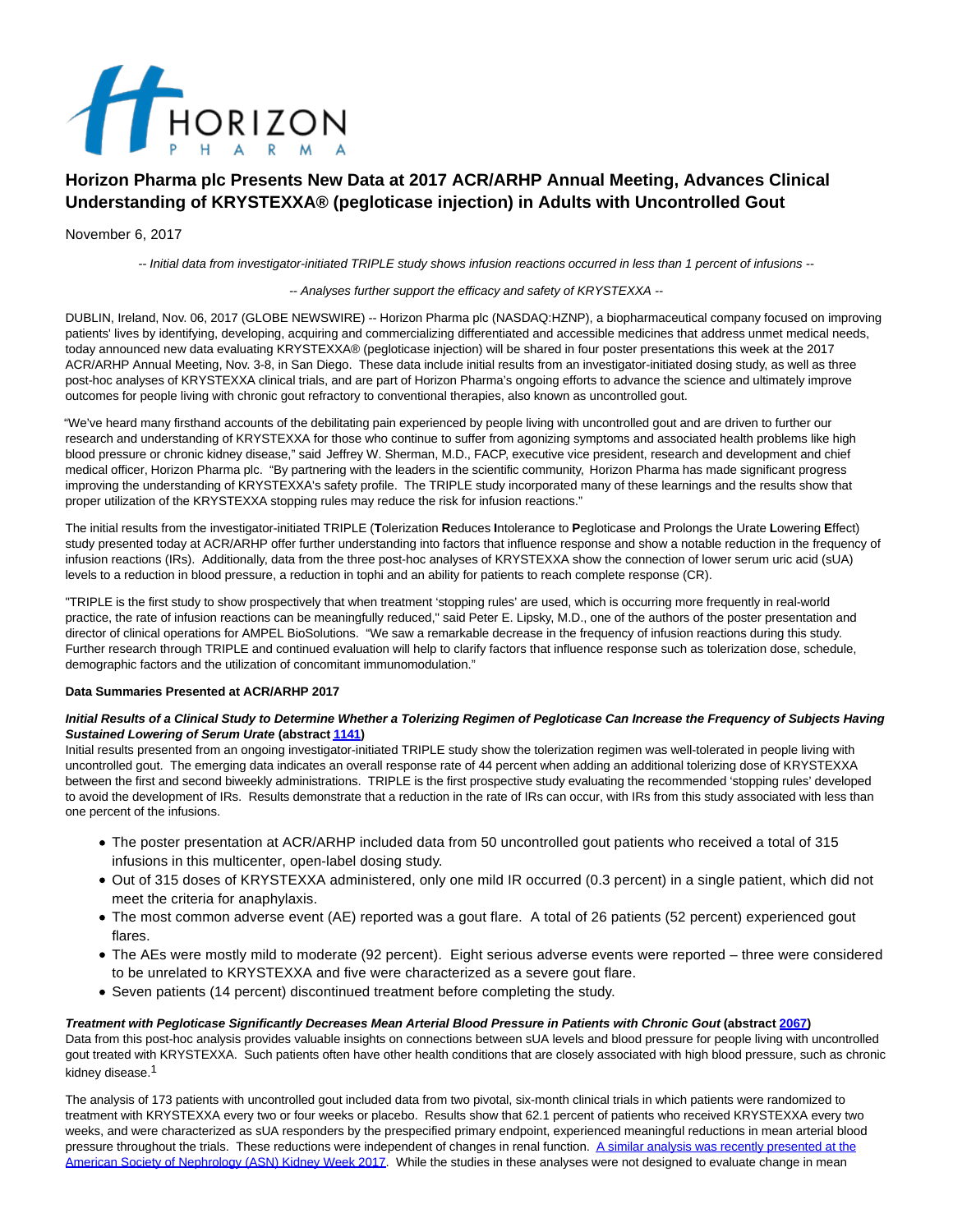arterial blood pressure as a clinical endpoint, these findings support further investigation of KRYSTEXXA in blood pressure reduction.

## **Evidence-Based Development of Criteria for Complete Response in Patients with Chronic Refractory Gout(abstract [2070\)](https://www.globenewswire.com/Tracker?data=o7WcCtmgt9urQYHcm30nL_iKa5oUbwNNSWkqTJw1LaUcVp59RC3Zjplu-6WajH_1X9wJf_eTOoATm8rs9NAmzkj6IdlXSXqFROZqYdnFD11lBZFb3XDewI1_UjIS56xXwC-i_9mh7PIAAtwAet8Yjz94FDfp5TisD1YXp33TRi0gWmYZGw0_RbzVCupSV7uSgF5q-tznLblhlA6dcwpsddW6DzNx2-2A_SxQoNrLghM=)**

In a post-hoc analysis of two pivotal, identical, six-month, randomized clinical trials and an open-label study of uncontrolled gout patients, the majority of uncontrolled gout patients treated with KRYSTEXXA who had persistently lower sUA also reached criteria for remission and did so within one year from the initiation of therapy. The trials were controlled up to six months, with a portion of patients continuing in an open-label study and forming the basis of this post-hoc analysis. Forty-two percent of uncontrolled gout patients met the prespecified primary endpoint for complete response, and 85.3 percent of these patients met the published criteria for remission. The mean time from the beginning of the clinical trials to reach remission was 11.5 months. All patients who achieved a remission maintained response until the end of follow-up (mean duration of remission was 507.4 days).

#### **Rapid Tophus Resolution in Chronic Refractory Gout Patients Treated with Pegloticase (abstrac[t 2054\)](https://www.globenewswire.com/Tracker?data=KO6bvaU39RzUQVHIK0ZFXlRQ2pLRVEpt7IBzHfRaDUsxMNbSlPLCPBUltOCuVxtV5Osy3_7iQszCc8FJNtysKTQCIj2hUcj3jiWYuzC2NnpMI8bLkxykj4O5cIgXUHlLyl_SND34iQQdTGPC0r7zpnshMomCDRCYRDTZ0j7t7J7mZWv24Tjzme6Q86U1kcs3ljuwHvdEyy5buKcmA7TfAQ==)**

Data from a post-hoc analysis of two pivotal, six-month, randomized clinical trials and open-label study indicates rapid resolution of tophi was observed in patients with uncontrolled gout characterized as sUA responders by the prespecified primary endpoint. The trials were controlled up to six months, with a portion of patients continuing in an open-label study and forming the basis of this post-hoc analysis. Serial standardized digital images of 260 tophi were analyzed for 87 patients with uncontrolled gout, 23 of whom were sUA responders, and showed the velocity of tophus reduction was 60.2 mm² per month in sUA responders over the course of the trials with a mean time for complete resolution of tophi at 132 days.

Gout is a type of chronic inflammatory arthritis in which uric acid builds up in the blood and can lead to severe pain and joint destruction. Patients with uncontrolled gout continue to have abnormally high levels of uric acid and continued symptoms despite the use of conventional therapies. KRYSTEXXA is the only medicine approved by the U.S. Food and Drug Administration (FDA) for the treatment of uncontrolled gout in adult patients. For more information, please visi[t www.KRYSTEXXAHCP.com](https://www.globenewswire.com/Tracker?data=6O5014FEQkJ_-GlDXGaQJJI6WhffT60hLJWVdxy7y3LkUI3gSitciYGId5x-cB4OisGncyViq6vj9jdhdXbGobE1kQ99fGK7jcL6eCC1Uy25Ou3HfztctZDBcjJ-_TljzexdrLvhm33LpPC5QS8bvv-UqgFetfBTBh-Pr4N71gloCpoIPyf_Nxv6yRtROZIQru9Va6fRFs1rzKFoLRylPqPZz_UzciA-S0Bc9BbpMEM=)

# **About KRYSTEXXA®**

## **INDICATIONS AND USAGE**

KRYSTEXXA® (pegloticase injection) is a PEGylated uric acid specific enzyme indicated for the treatment of chronic gout in adult patients refractory to conventional therapy.

Gout refractory to conventional therapy occurs in patients who have failed to normalize serum uric acid and whose signs and symptoms are inadequately controlled with xanthine oxidase inhibitors at the maximum medically appropriate dose or for whom these drugs are contraindicated.

#### **Important Limitations of Use: KRYSTEXXA is not recommended for the treatment of asymptomatic hyperuricemia.**

#### **IMPORTANT SAFETY INFORMATION**

WARNING: ANAPHYLAXIS AND INFUSION REACTIONS

Anaphylaxis and infusion reactions have been reported to occur during and after administration of KRYSTEXXA. Anaphylaxis may occur with any infusion, including a first infusion, and generally manifests within 2 hours of the infusion. However, delayed-type hypersensitivity reactions have also been reported. KRYSTEXXA should be administered in healthcare settings and by healthcare providers prepared to manage anaphylaxis and infusion reactions. Patients should be premedicated with antihistamines and corticosteroids. Patients should be closely monitored for an appropriate period of time for anaphylaxis after administration of KRYSTEXXA. Serum uric acid levels should be monitored prior to infusions, and healthcare providers should consider discontinuing treatment if levels increase to above 6 mg/dL, particularly when 2 consecutive levels above 6 mg/dL are observed.

The risk of anaphylaxis and infusion reactions is higher in patients who have lost therapeutic response.

Concomitant use of KRYSTEXXA and oral urate-lowering agents may blunt the rise of sUA levels. Patients should discontinue oral urate-lowering agents and not institute therapy with oral urate-lowering agents while taking KRYSTEXXA.

In the event of anaphylaxis or infusion reaction, the infusion should be slowed, or stopped and restarted at a slower rate.

Patients should be informed of the symptoms and signs of anaphylaxis and instructed to seek immediate medical care should anaphylaxis occur after discharge from the healthcare setting.

#### **CONTRAINDICATIONS: G6PD DEFICIENCY ASSOCIATED HEMOLYSIS AND METHEMOGLOBINEMIA**

Patients should be screened patients for G6PD deficiency prior to starting KRYSTEXXA. Hemolysis and methemoglobinemia have been reported with KRYSTEXXA in patients with G6PD deficiency. KRYSTEXXA should not be administered to these patients.

#### **GOUT FLARES**

An increase in gout flares is frequently observed upon initiation of anti-hyperuricemic therapy, including treatment with KRYSTEXXA. If a gout flare occurs during treatment, KRYSTEXXA need not be discontinued. Gout flare prophylaxis with a non-steroidal anti-inflammatory drug (NSAID) or colchicine is recommended starting at least 1 week before initiation of KRYSTEXXA therapy and lasting at least 6 months, unless medically contraindicated or not tolerated.

## **CONGESTIVE HEART FAILURE**

KRYSTEXXA has not been studied in patients with congestive heart failure, but some patients in the clinical trials experienced exacerbation. Caution should be exercised when using KRYSTEXXA in patients who have congestive heart failure, and patients should be monitored closely following infusion.

#### **ADVERSE REACTIONS**

The most commonly reported adverse reactions in clinical trials with KRYSTEXXA were gout flares, infusion reactions, nausea, contusion or ecchymosis, nasopharyngitis, constipation, chest pain, anaphylaxis and vomiting.

#### **Horizon Pharma plc**

Horizon Pharma plc is a biopharmaceutical company focused on improving patients' lives by identifying, developing, acquiring and commercializing differentiated and accessible medicines that address unmet medical needs. The Company markets 11 medicines through its orphan, rheumatology and primary care business units. For more information, please visit [www.horizonpharma.com.](https://www.globenewswire.com/Tracker?data=IfJ8IuWfIpbLBuvjQhp06WXxtIqN-KOdSf2Ib4QqpJaLBSpem_X0GkppAbqyiSsgTwPNxKOxewm-X5nbRuFJKUslTM0ykB8k008Tc6XdpJ62xNB8mdBczzWgKuDgDro_8hI8_rCz2s5soAYMTE85ArDJWhMA7ryVjMl-Pw-qWOAfmYmZxceAOXBdybE3Y7yd9h8DwcLIAx-5um1xdsOA0SdL0Uy5EFROUFC9tbzTdrVPjru-T9xE3PmYUg0ZolVcjR9blX1MoNPk_li3qr1UlQ==) Follow [@HZNPplc o](https://www.globenewswire.com/Tracker?data=kciVWxqex-pfIAbfpDNBtuF174MT5FBJNf1MEpXzX8JSAplBWKxK451QsDUXcpoHhihKSGgMYlS5PXOJPqj0Ny6bhBYy7WG854FbORM58s9BYF_uDnDsbPoQun9z5uF7JNftfahr9crwc7DONhAkjr9EsrxyU4_QgeQtgRQwuyMrH_R7M4RHr-umkRg2jwpH2dpjzVIOkB1R_qSPVfE6XDNcwjUP5E53msXpdhagZiwP46VfdHAk64Lsj4Dlxw5-PxqtO9awYyr46DByEiLMmIvSFjoMMS3e2_hRF8SZP7oc1h-ZedycnEU_dkSRbcKjqRz54IlTAczXhdtszpPSrTuAegbJH4pmj1REpUngB3m1OqezCon5HAZ1SrvIM2iDhJ1HYhRidblvs0-Fsnet66dicYOgVtr2qbqDC1J21ZJTRv1s2KBCCchlzOhxGh-WRDMRCmEAwanLRKUY0-RvIpctqNSzWYJ2Q4Say9qOC29RWkWszJTVEiP8FbyHuPuglgcv4h4LvAJB6royLVzYeR9grAo2JEq8MwhhquN40G9JZYLSsj0lxPFOzkTHib93_x4OfaTrK0wpmmFV1_6a0K5tjb5R-jfLMQLQ7qELNYhW3BOFTwu-Gwlh-pyBd6ZMoRjV9Q7JGAt6lM5fToxm1hPsaghXQmDSqw29L8uIDEtVqbekJDDzvoOvTDdqM2-Ja5VKYmwdfLmK1-grQIm7akiCaDggVthbxdX8SlCuk-HwoDKHmGIOyESLhN3uwx_IYbJ9GX6e0-QBShlLx15Bt7_D0Ft1WxDQltaOjGhpf2WuWoZ2wF9vTRuG8UKFD7Tz6to0GtV3E-jtOwafTUsFh0jSWsC91XqjMmQU5hM9KIQ0mJgRFDzpJjEbpkO-X-JnE5We6bYTs9ioZopdoVb5fA==)n Twitter, like us on [Facebook o](https://www.globenewswire.com/Tracker?data=JAUy8KQpfeA_k4dNU2wr0v3HEBv4Tni9ckZ7p7CQf1EfiTINcobgC4wMQROrOVeMsWKXBhRhMayP8Cd4VZNuHY5Gz2XThWcMvqqmVyRkTQQ=)r view careers on our **LinkedIn** page.